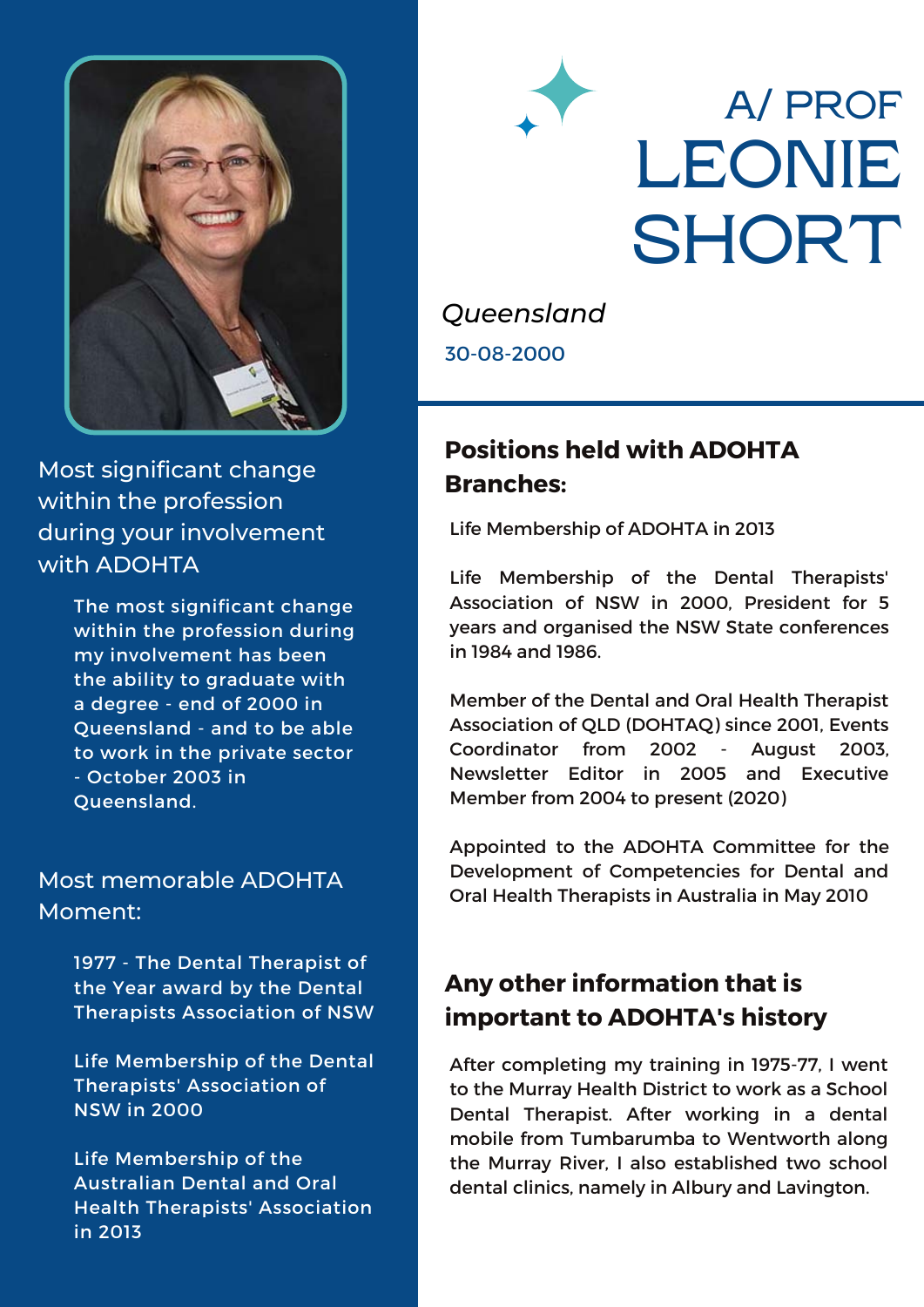

Brief Outline of your career and career achievements

Leonie has been awarded a Bachelor of Arts degree (Wollongong), a Diploma of Clinical Hypnotherapy and a Master of Health Planning (NSW) and is a registered dental practitioner - dental therapist with the Dental Board of Australia.

She has worked at six universities and has helped established Australia's first dualskilled Bachelor of Oral Health degree at the University of Queensland in 1998, Australia's first new dental school for 57 years at Griffith University in 2004 and the Bachelor of Oral Health degree at CQUniversity in 2012.

Leonie has been awarded over \$1.8m in competitive research grants and numerous publications in referred journals.



#### **Any other information that is important to ADOHTA's history cont.**

In late 1980, I took up a position as a Tutor at the Shellharbour School of Dental Therapy. I worked there whilst completing my Bachelor of Arts degree (UOW) and Master of Health Planning degree (NSW). I also seconded to work with the Chief Dental Officer of NSW Health in 1984.

I was active in the Dental Therapists Association of NSW. As a delegate with the Professional Officers Association of NSW, I assisted in establishing the First Award for Dental Therapists in NSW in 1984 (approximately).

I lobbied with the Consumers' Health Forum of Australia and the Australian Council of Social Service for the establishment of the Commonwealth Dental Health Program in 1993 - \$234m over 3 years.

I worked in an advocacy and lobbying role to promote the changes to the QLD legislation for the Health Legislation Amendment Act 2003 this was voted on in parliament on 15 Oct 2003. I was there in parliament to watch this historic moment. As a result, Dental Therapists were accountable for their actions, could work in the private sector and could register with the Dental Board of Australia. Dental practices could now employ more than one dental hygienist and a dentist was not required onsite for dental hygienists to practice.